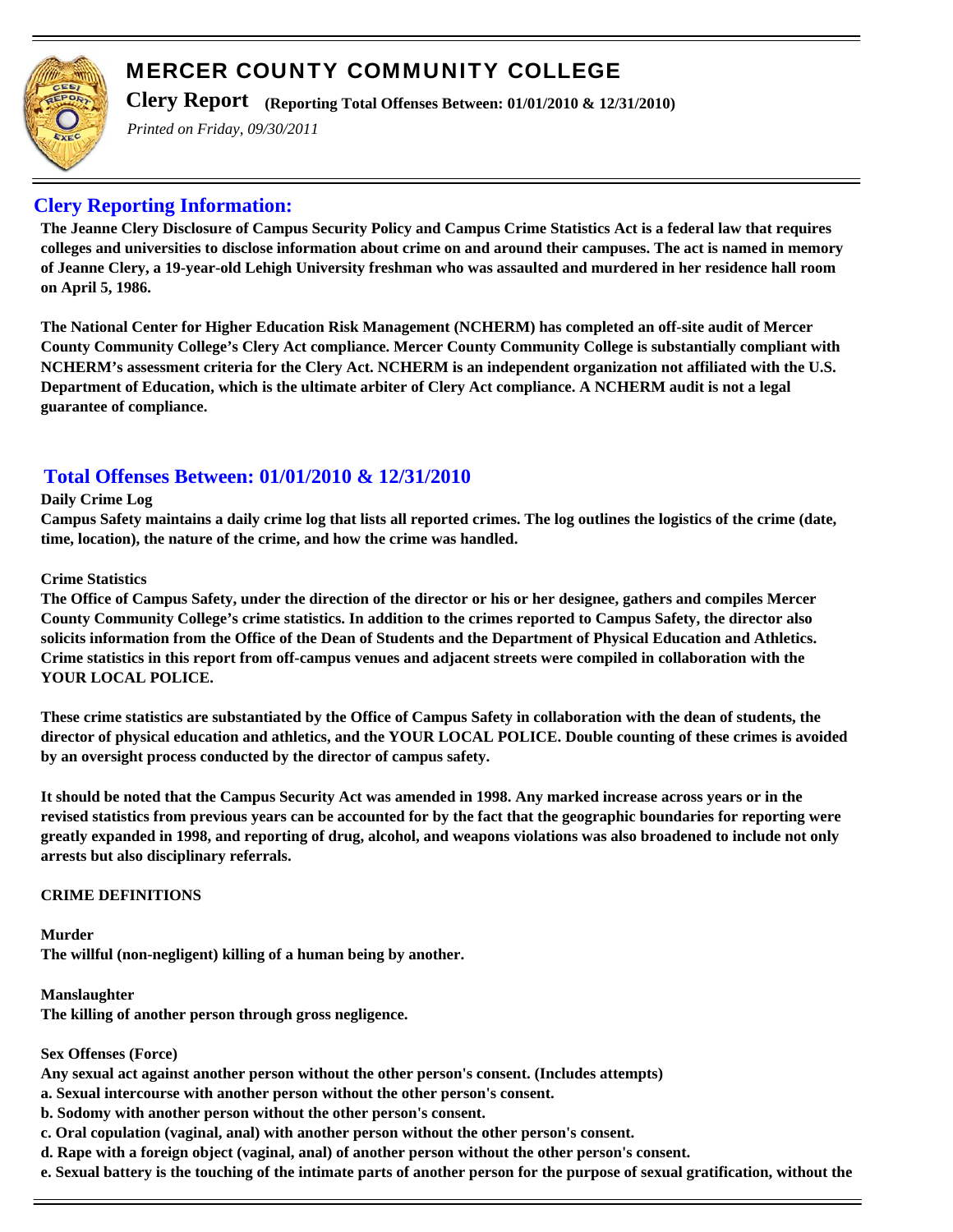

**Clery Report (Reporting Total Offenses Between: 01/01/2010 & 12/31/2010)**

*Printed on Friday, 09/30/2011*

**other person's consent.**

#### **Sex Offenses (No force)**

**Any unlawful, but consensual sex act with another person. (Includes attempts)**

**a. Incest--consensual sexual intercourse between persons who are related to one another within the degrees wherein marriage is prohibited.**

**b. Unlawful sexual intercourse, (statutory rape), consensual intercourse with a person who is under the age of consent.**

#### **Robbery**

**The taking of personal property in the possession of another, from his/her immediate presence, and against his/her will, accomplished by means of force or fear.**

#### **Aggravated Assault**

**An unlawful assault upon the person of another with a firearm, deadly weapon, object , instrument or by any means or use of force likely to produce great bodily harm. (Includes attempts, whether or not an injury occurred.)**

#### **Simple Assault**

**An unlawful assault upon the person of another where no weapon was used and which did not result in a serious or aggravated injury to the**

**victim. (Includes attempts, whether or not an injury occurred.)**

**Burglary**

**The unlawful entry into a defined structure with the intent to commit a theft or any felony.**

#### **Vehicle Theft**

**The taking of a vehicle (as defined) without the consent of the owner with the intent to either permanently or temporarily deprive the owner of title or possession of the vehicle.**

#### **Arson**

**The willful and malicious setting of a fire to burn or who burns or causes to be burned or who aids, counsels, or procures the burning of any structure, forest land or property.**

#### **Narcotics/Drug Offenses**

**The unlawful possession, sale, use, transportation, cultivation, manufacturing or maintaining an unlawful place. (Does not include driving while under the influence, and/or being under the influence of narcotic/illegal drugs.)**

#### **Alcohol Offenses**

**The unlawful possession, sale, transportation, manufacturing, furnishing alcohol to a minor (under 21 years), and maintaining an unlawful drinking place. (Does not include public drunkenness or driving while under the influence.)** 

#### **Weapon Offenses**

**With certain exceptions, the possession or control of any firearm, deadly weapon, illegal knife or explosive device while on this property. Our residential policy prohibits the possession or control of any fireworks, Pellet or BB guns, switch blade knives, nunchakus, billy clubs or any other deadly weapon.**

#### **Hate Crimes**

**A criminal act motivated by bias against any person or group of persons, or the property of any person or group of persons because of the ethnicity, race, national origin, religion, gender, sexual orientation, or disability of the person or group, or bias based upon the perception that the person or group has one or more of those characteristics.**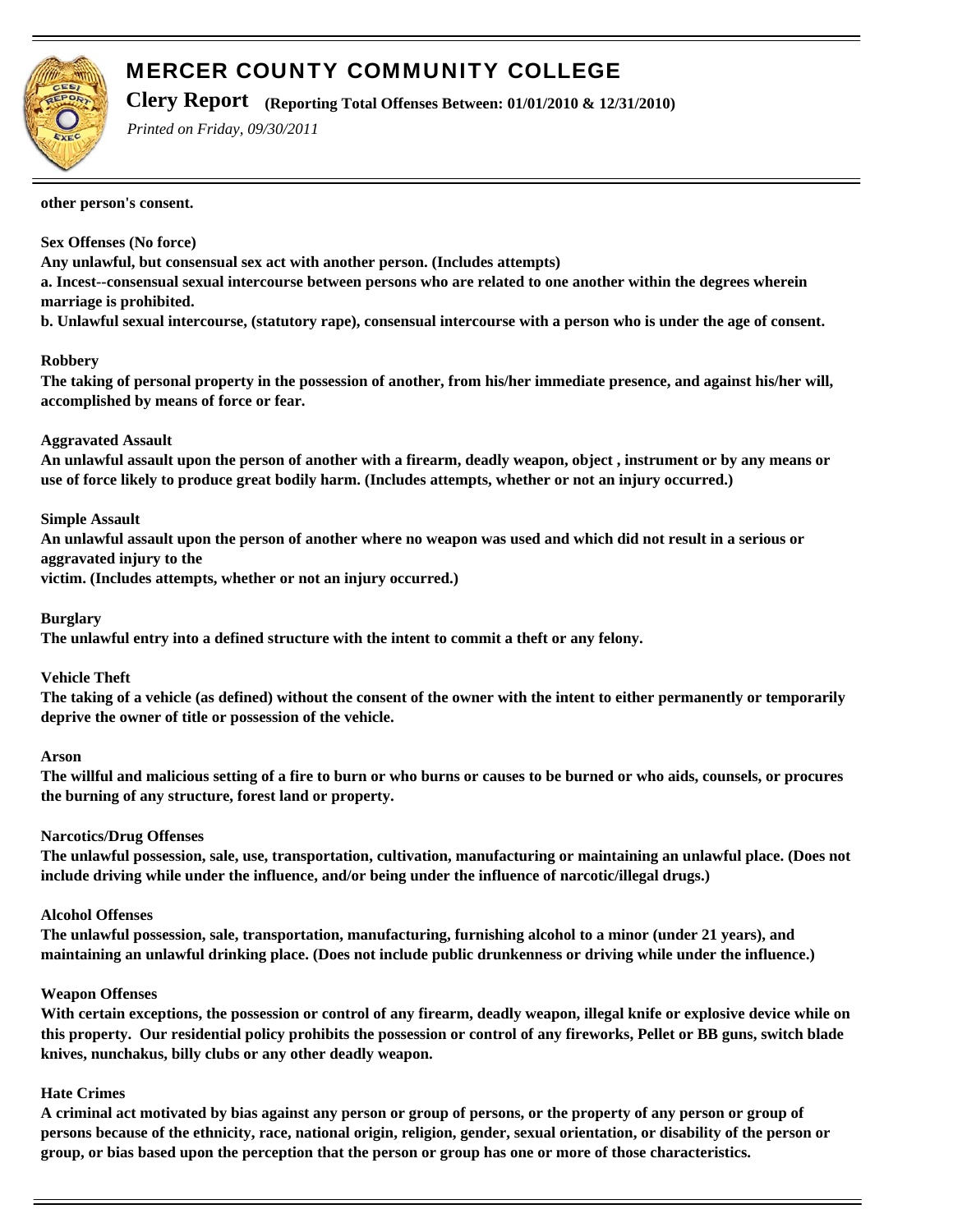

**Clery Report (Reporting Total Offenses Between: 01/01/2010 & 12/31/2010)**

*Printed on Friday, 09/30/2011*

| <b>ARSON</b>                                    | $\boldsymbol{0}$ |
|-------------------------------------------------|------------------|
| <b>ASSUALT:AGGRAVATED ASSAULT</b>               | $\boldsymbol{0}$ |
| <b>BURGLARY</b>                                 | $\boldsymbol{0}$ |
| <b>HOMICIDE</b>                                 | $\bf{0}$         |
| HOMICIDE: MURDER AND NONNEGLIGENT MANSLAUGHTER  | $\bf{0}$         |
| <b>HOMICIDE:NEGLIGENT MANSLAUGHTER</b>          | 0                |
| <b>ROBBERY</b>                                  | $\bf{0}$         |
| <b>SEX OFFENSES: FORCIBLE RAPE</b>              | $\boldsymbol{0}$ |
| <b>SEX OFFENSES:NON-FORCIBLE STATUTORY RAPE</b> | $\bf{0}$         |
| VEHICLE THEFT                                   | 0                |

## **Hate Crimes Reported: Between: 01/01/2010 & 12/31/2010**

**Hate Crime Related Offenses Race Gender Religion Sex Ethnic Disability**

| <b>ARSON</b>                                    | $\mathbf 0$ | $\mathbf 0$  | $\mathbf 0$  | $\mathbf{0}$ | $\mathbf 0$ |
|-------------------------------------------------|-------------|--------------|--------------|--------------|-------------|
| <b>ASSUALT:AGGRAVATED ASSAULT</b>               | $\mathbf 0$ |              |              | $\mathbf{0}$ |             |
| <b>BURGLARY</b>                                 | 0           | $\mathbf{0}$ |              | $\mathbf{0}$ |             |
| <b>HOMICIDE</b>                                 | $\mathbf 0$ | $\mathbf 0$  | $\mathbf{0}$ | $\mathbf{0}$ |             |
| <b>HOMICIDE:MURDER AND NONNEGLIGENT MANSLAU</b> | $\mathbf 0$ | $\mathbf 0$  |              | $\mathbf 0$  |             |
| <b>HOMICIDE:NEGLIGENT MANSLAUGHTER</b>          |             | $\mathbf 0$  |              | $\mathbf 0$  |             |
| <b>ROBBERY</b>                                  | $\mathbf 0$ | $\mathbf 0$  | $\mathbf 0$  | $\mathbf 0$  |             |
| <b>SEX OFFENSES: FORCIBLE RAPE</b>              | 0           | $\mathbf 0$  |              | $\mathbf{0}$ |             |
| <b>SEX OFFENSES:NON-FORCIBLE STATUTORY RAPE</b> | 0           | $\mathbf{0}$ |              | $\mathbf 0$  |             |
| VEHICLE THEFT                                   |             |              |              | 0            |             |

### **Mission Statement:**

**Mercer County Community College is concerned about the safety and welfare of all campus members and guests and commits itself to promoting a safe and secure environment. Because no campus can totally isolate itself from crime, Mercer County Community College has developed a series of policies and procedures designed to ensure that every possible precaution is taken to protect the campus community.**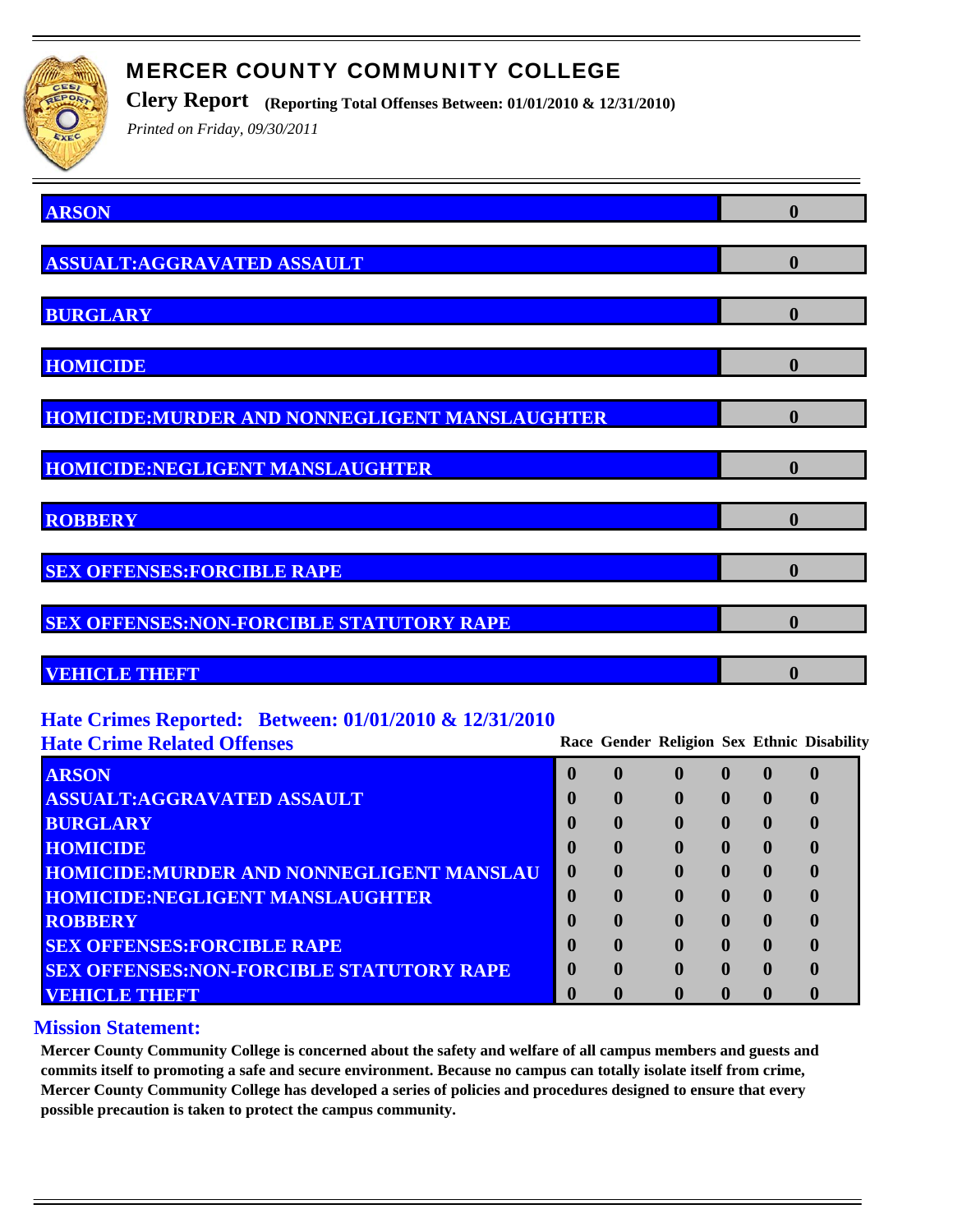

**Clery Report (Reporting Total Offenses Between: 01/01/2010 & 12/31/2010)**

*Printed on Friday, 09/30/2011*

## **Office Information:**

**The Office of Campus Safety reports to the vice president/provost of the College. Campus Safety works closely with all departments of the College to ensure that safety policy and procedures are uniformly executed and conveyed in a clear and consistent manner to all the College's students, faculty, and staff.**

**The office is located at 1200 Olld Trenton Road. It's open 24 hours a day, 365 days a year. Uniformed Campus Safety officers, a supervisor, and a director provide around-the-clock patrol and services to the campus community. All Campus Safety officers are licensed in the state of NJ as unarmed private security officers. They have the same arrest powers as a private citizen as provided in the NJ Revised Statutes YOUR STATUTE NUMBER.**

**Campus Safety officers are responsible for a full range of safety services to the Mercer County Community College community, including all crime report investigations, medical emergencies, fire emergencies, traffic accidents, and enforcement of all College policies including those relating to alcohol use, drug use, and weapons possession.**

**Campus Safety officers submit incident reports on all crimes on campus reported to the department. These incident reports are filed with the LOCAL POLICE DEPARTMENT and automatically become part of its record-keeping process. All serial numbers of vehicles and office equipment stolen from campus are reported through the LOCAL POLICE DEPARTMENT to the National Crime Information Center (NCIC).**

**All criminal activity, suspicious activity, and other emergencies on campus should be reported directly to the Office of Campus Safety by any member or guest of the Mercer County Community College community. Please dial YOUR EMERGENCY PHONE NUMBER for all emergency or service calls, 24 hours a day. Campus Safety officers will meet you anywhere on campus to investigate and inquire about any of these events. Please call YOUR REGULAR PHONE NUMBER for all nonemergency business calls. Call (609)586-4800 from off campus between 7 a.m. and 11 p.m.**

### **Policies:**

### **Alcohol Policy**

**Mercer County Community College seeks to encourage and sustain an academic environment that both respects individual freedom and promotes the health, safety, and welfare of all members of the community. In keeping with these objectives, the College has established a policy and guidelines governing the distribution and consumption of alcoholic beverages on the College campus, consistent with laws of the state of NJ. Under-age possession and/or consumption of alcoholic beverages is not permitted on property owned or controlled by the College. Intentionally or knowingly selling, or intentionally or knowingly "furnishing" alcoholic beverages to persons under the age of 21, or to persons obviously inebriated, is not permitted on property owned or controlled by the College.** 

**Alcohol can be served at public events only to those over the age of 21 and only if in conformity with those requirements of the NJ Liquor Control Commission and the College regarding the serving of alcohol. Arrangements for serving alcohol at public events must be made through the Office of the Dean of Students in Templeton Student Center.**

**Any individual known to be in violation of the College alcohol policy is subject to disciplinary action and possible arrest, imprisonment, or fine according to state or federal law.**

#### **Illegal Drugs**

**Mercer County Community College does not condone possession, use, or distribution of any and all illegal drugs by anyone in any campus facility. Any individual known to be possessing, using, or distributing such drugs is subject to disciplinary action and possible arrest, imprisonment, or fine according to state or federal law.**

#### **Weapons**

**For the safety of everyone, all types of weapons are prohibited on campus. This includes but is not restricted to firearms,**